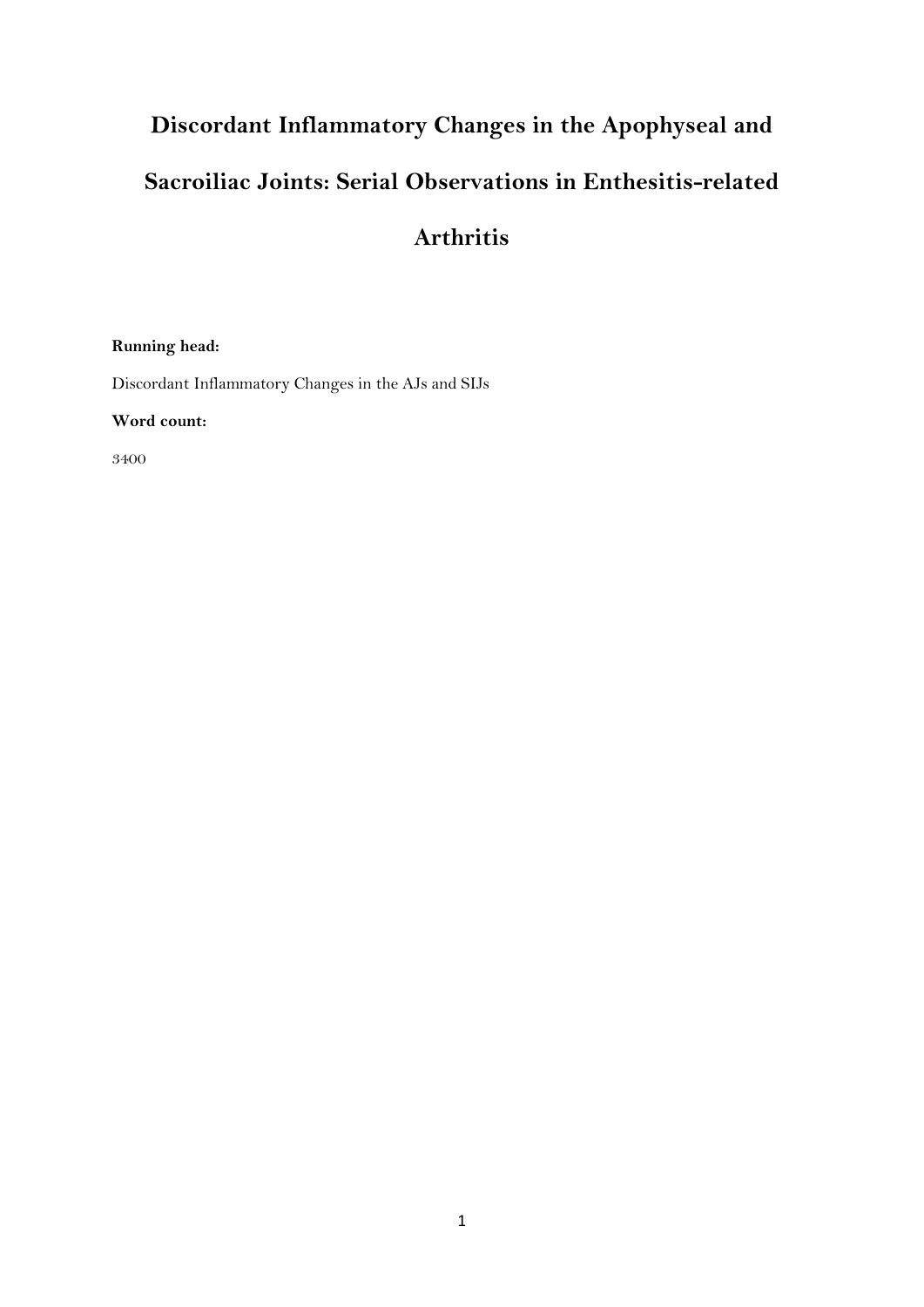#### **ABSTRACT**

*Objective*: To determine the extent to which inflammation of the sacroiliac joints (SIJs) and apophyseal joints (AJs) changes concordantly after treatment in enthesitis-related arthritis (ERA). *Materials and methods:* A retrospective study was performed with Institutional Review Board approval. 31 young people with ERA who had been scanned between March 2009 and November 2014 were included. All patients had post-contrast imaging of the SIJs and lumbar spine and short tau inversion recovery (STIR) images of the SIJs. The severity of sacroiliitis was scored using a modification of an established technique, and inflammation of the apophyseal joints was evaluated using a recently described grading system. The changes in SIJ and AJ scores after treatment were classified as either concordant or discordant, and the proportion of scan-pairs in these groups was recorded. Additionally, the correlation between change in SIJ STIR score and change in AJ score was assessed using Spearman's correlation coefficient. *Results:* Of a total of 43 scan pairs, the changes in inflammation were concordant in 16 scan pairs and discordant in 27 scan pairs. There was no significant correlation between change in SIJ STIR score  $(\Delta S I)$  and change in AJ score  $(AAJ)$  (R=0.14, p=0.37). *Conclusions:* Inflammatory changes in the SIJs and AJs are often discordant. This may be a reason why patients experience ongoing back pain despite apparent improvement in one or the other site. *Advances in knowledge:* Inflammation may behave differently at different anatomical sites. The SIJs and AJs should both be imaged in ERA patients with back pain.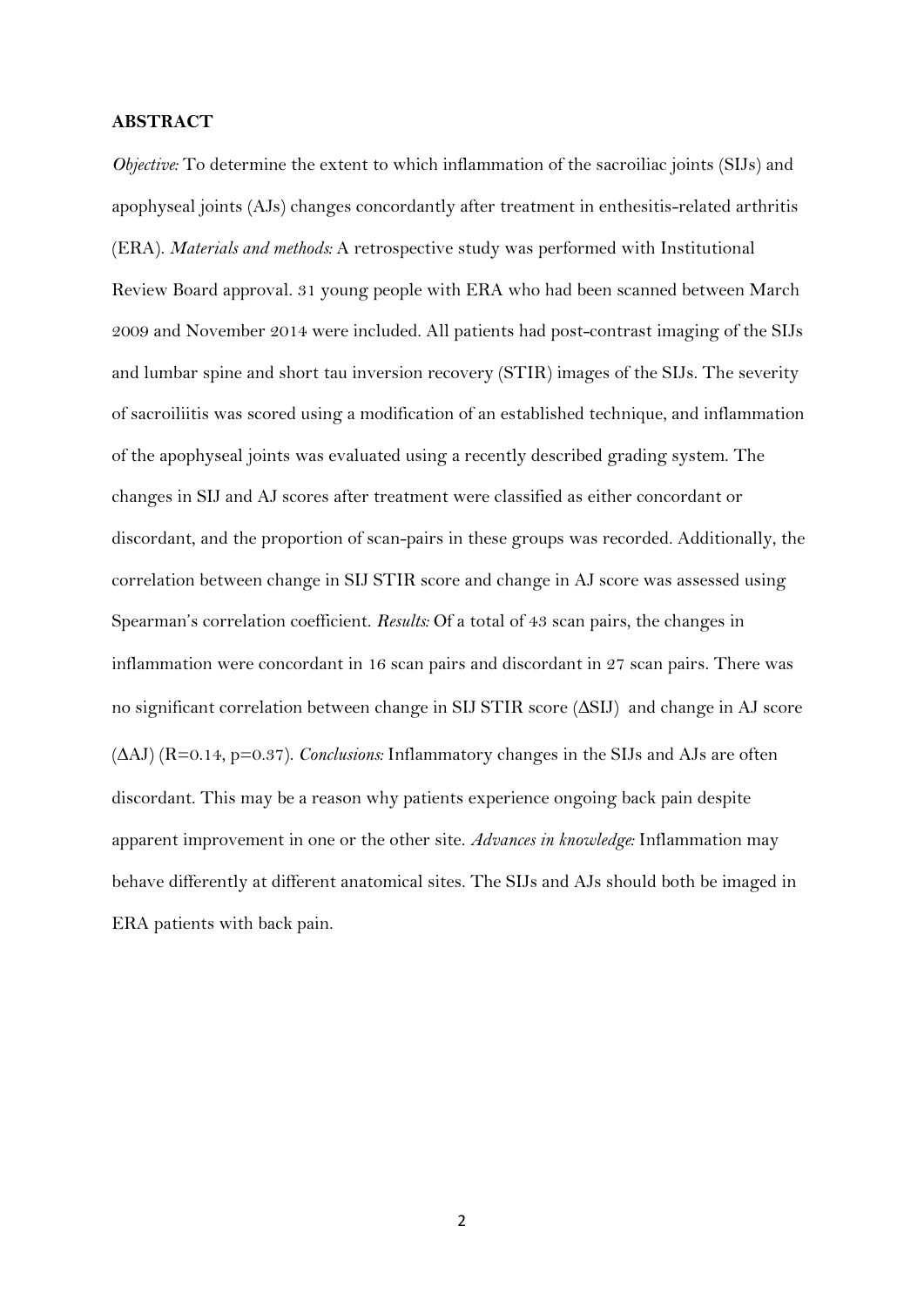#### **INTRODUCTION**

Enthesitis related arthritis (ERA) is a juvenile-onset spondyloarthritis and a subtype of juvenile idiopathic arthritis (JIA) as defined by the International League of Associations for Rheumatology (ILAR) classification criteria for childhood arthritis (1). The most commonly affected joints at diagnosis are the sacroiliac joints, knees, ankles, and hips (2). Axial inflammation is a hallmark of ERA and up to 35%–48% of children with ERA have clinical or radiographic evidence of sacroiliitis (3–6). A subset of children with sacroiliitis will progress to spondylitis as adults, which is characterized by back pain, stiffness, and eventual fusion of the vertebra (3). Early treatment in spondyloarthritis may have a diseasemodifying effect and consequently improve outcomes (7), but if treatment is inadequate then outcomes are poor in terms of physical health, pain and physical activity (4).

Magnetic resonance imaging (MRI) is commonly used in ERA, and has traditionally focused on the early detection of inflammation at the sacroiliac joints (8,9). However, a recent cross-sectional study described co-existing inflammation of the lumbar apophyseal joints (AJs) and interspinous ligaments on MRI in a significant proportion of patients (10). The extent to which AJ and SIJ inflammation are responsible for lower back pain in ERA patients is unknown. Although it has previously been argued that spinal involvement can be 'inferred' from the presence of sacroiliitis (and that routine imaging of the lumbar spine is therefore unnecessary) this suggestion remains unproven (11). Furthermore, it is unknown whether AJ inflammation causes AJ fusion in ERA patients, although studies in adult spondyloarthritis suggest close relationships between inflammation, excessive bone formation and subsequent fusion (12–14). Fusion is known to contribute to impairment of spinal mobility and increased fracture risk (15,16).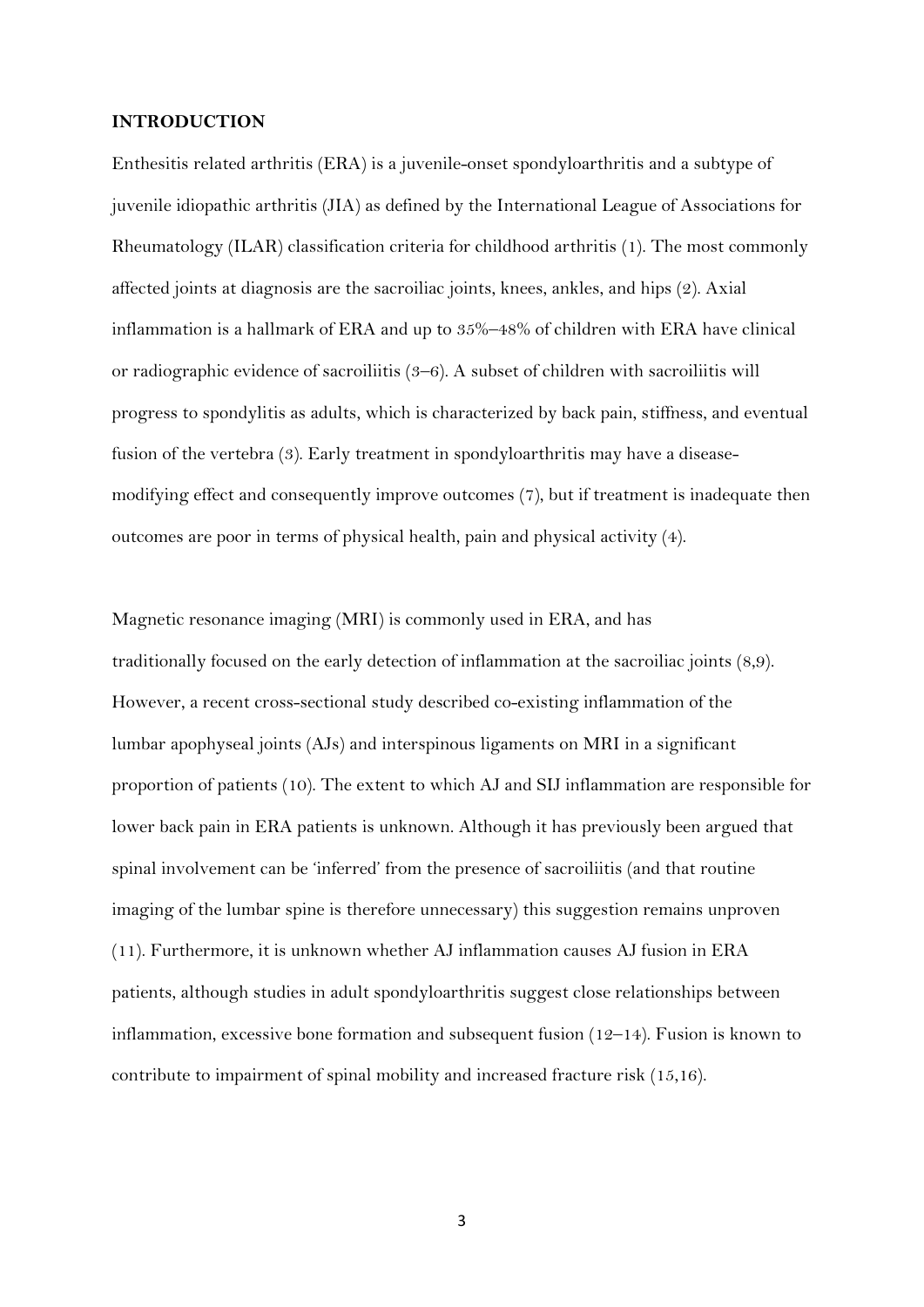To our knowledge, there are no published data on the relationship between inflammation of the sacroiliac joints (SIJs) and inflammation of the apophyseal joints (AJs) in patients with ERA. In particular, it is unclear whether SIJ and AJ inflammation improve or deteriorate simultaneously, or whether inflammation at these two sites behaves differently. This issue is clinically important because it influences whether imaging of the SIJs alone is sufficient, or whether both the SIJs and lumbar spine should be imaged in ERA patients with lower back pain.

This study aims to determine the extent to which inflammation at the SIJs and AJs changes concordantly over serial MRI scans. We hypothesised that improvements in inflammation in the SIJs would generally be associated with improvements in the AJs, since both joints might be subject to similar fluctuations in immune/inflammatory activity over time (including when patients are treated).

#### **PATIENTS AND METHODS**

We performed a retrospective review of patients suspected of having ERA who were attending a specialist outpatient adolescent rheumatology clinic at our institution. The study was performed with Institutional Review Board approval. Informed consent was obtained for review of all clinical investigations.

#### **Subjects**

A local database was used to identify young people (aged 11-23) who had MRI scans between March 2009 and November 2014. Patients were recruited for the study if they met the ILAR criteria for ERA (1) and had complete MR imaging of the lumbar spine and SIJs, with post-contrast imaging at both sites (as specified in MRI technique).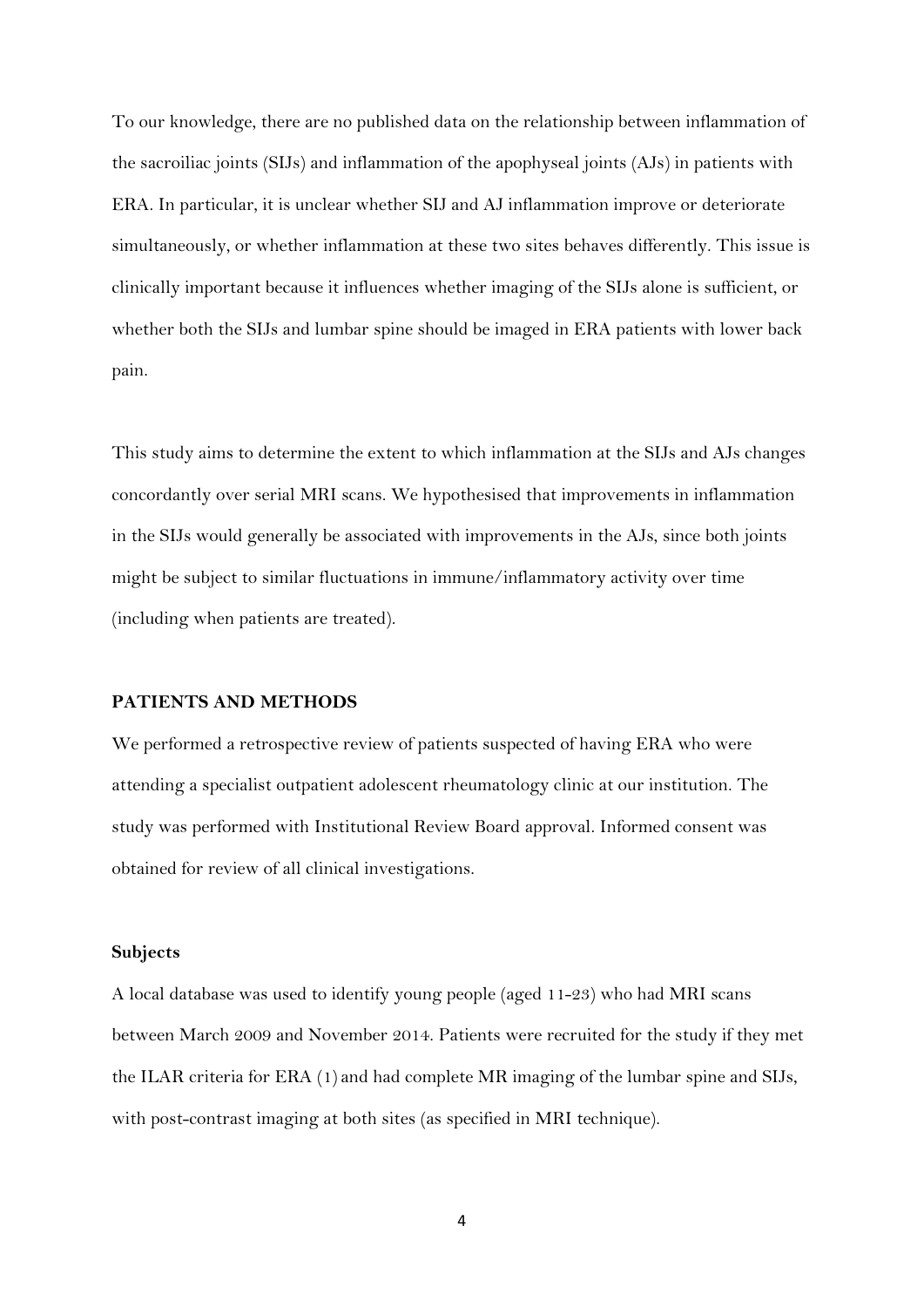#### **MRI technique**

MRI of the lumbar spine and SIJs was performed using a 1.5T system (Siemens Avanto). Sequence information is provided in Table 1 [note that the 'STIR' images were acquired using turbo spin echo sequences which are referred to as turbo inversion recovery magnitude (TIRM) in the sequence information]. The contrast agent used was gadoterate meglumine, which was administered as an intravenous bolus at a dose of 0.2 mmol/kg using an infusion pump. Following the contrast bolus, the SIJ images were acquired first (axial then coronal) followed by the lumbar spine images. This regime has been designed such that the majority of images are acquired in the early equilibrium phase.

#### **Image analysis**

All images were reviewed by two consultant radiologists with more than 20 and eight years respectively of musculoskeletal MRI experience and with expertise in adolescent spinal imaging. Anonymised images were presented at random to each reader who was blinded to clinical data. Each observer graded the SIJs and apophyseal joints as described below. A reference sheet with examples of the various grades of inflammation was available to each reader to ensure consistency. The reference sheets were produced using a previouslydescribed grading system (10,17). One of the two observers was involved in conceiving the use of the reference sheets, but was not involved in the choice of specific images or preparation of the sheets themselves. The majority of patients had an initial scan compared with a single follow-up scan but in patients with more than one follow-up scan, second scans were compared with a third scan, and third scans compared with a fourth. Comparison was always with respect to the most recent previous scan. The scoring data was recorded on a score sheet and the two readers' scores were averaged.

#### *Apophyseal joint grading*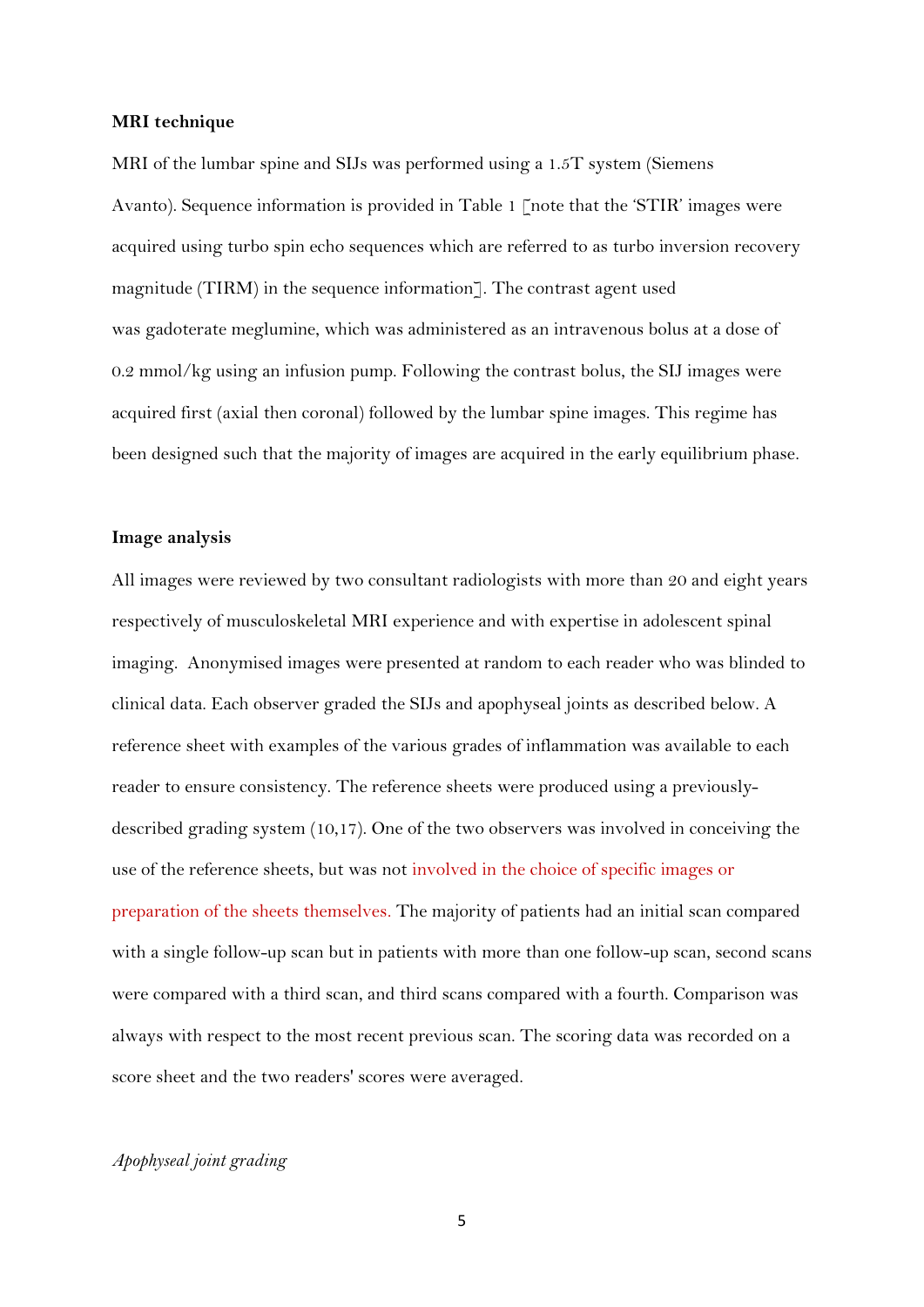The apophyseal joints were graded using the sagittal STIR, T1-weighted and post-contrast T1-weighted images according to the adapted adult grading method described by Vendhan et al (10). The grades of severity for joint inflammation are: grade  $0 =$  normal, grade 1 = high signal confined to the joint capsule, grade  $2 =$  intra-articular and periarticular signal abnormality, and grade  $3 =$  features of grade 2 plus bone marrow oedema of articular process. To account for differences in the 'burden' of inflammation associated with each grade of inflammation, we assigned the following weighted scoring system: grade  $0 =$ score 0, grade 1 = score 0.5, grade  $2$  = score 1, grade  $3$  = score 2. Levels were scored from T11/12 to L5/S1 (7 vertebral levels). Right and left joints were scored separately and the whole lumbar spine could therefore score a maximum of 28 (i.e. 7 vertebral levels; scored 0.5, 1 or 2; left and right). Each scorer recorded additional observations such as erosions or pars defects separately.

#### *Sacroiliac joint grading*

The sacroiliac joints were scored for inflammation according to the method described by the Spondyloarthritis Research Consortium of Canada (17) - an established, validated scoring method for grading sacroiliitis in ankylosing spondyloarthritis in adults. This scoring method takes six coronal slices through the joint from anterior to posterior. For every slice each joint is divided into quadrants and each quadrant is given a point if high signal is present on the STIR images. An extra point is given if any quadrant on the slice demonstrates high signal extending more than 1cm from the articular surface or when the signal is particularly intense. Each slice can therefore score a maximum of 12 points and the whole joint 72 points.

### **Statistical Analysis**

#### *Assessment of concordance*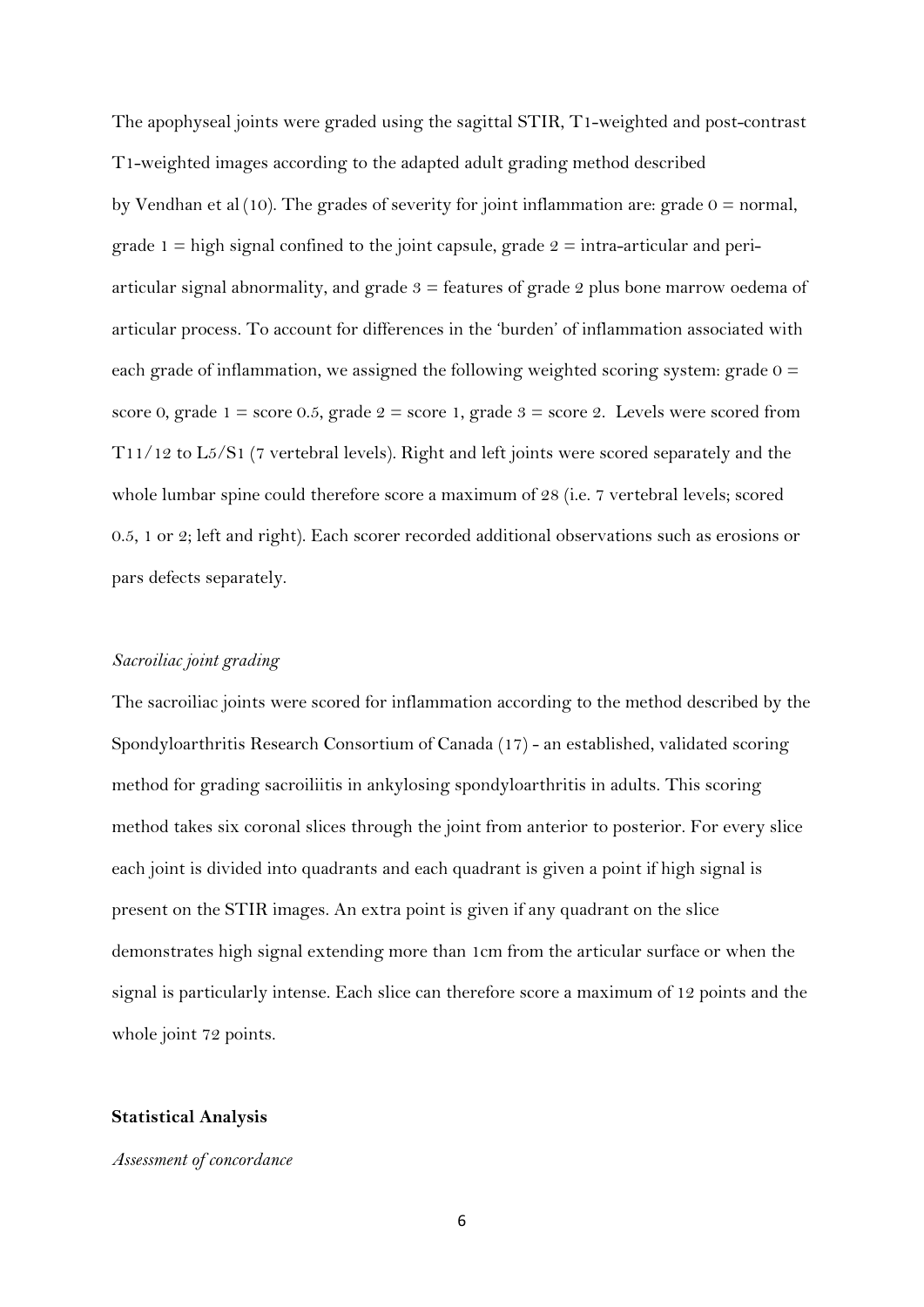Changes in score were classified as *concordant* if the SIJs and AJs both improved or both worsened and *discordant* if either the SIJ and AJ score changed in opposite directions, or one remained stable while the other changed. We recorded the number of patients in whom inflammatory changes were concordant/discordant and, for each group, determined the median change in inflammatory scores for subjects who improved and for subjects who worsened.

In order to assess for any dependence of concordance on the interval between scans, the interval between scans for each scan pair was compared between concordant and discordant groups using a Mann-Whitney-Wilcoxon test. Spearman correlation was used to assess the correlation between change in SIJ score ( $\Delta$ SIJ) and change AJ score ( $\Delta$ AJ) between scans. If patients underwent more than two scans, the change in scores was assessed for each consecutive scan pair (e.g. first to second scan, second to third scan, etc) for both the SIJs and AJs.

#### *Repeatability*

Interobserver variation in SIJ and AJ scoring was assessed using Bland-Altman plots (95% limits of agreement) and intraclass correlation coefficient (absolute agreement between measurements).

#### **RESULTS**

#### **Subjects**

There were a total of 31 ERA patients who had at least two MR scans between March 2009 and November 2014, with 74 scans available for analysis. The subjects' mean age at the time of the first scan was 16.1 years (range  $11.5 - 23$  years). This included 24 males with a mean age of 16.7 years years (range  $12.7 - 23$  years) and seven females with a mean age of 14.2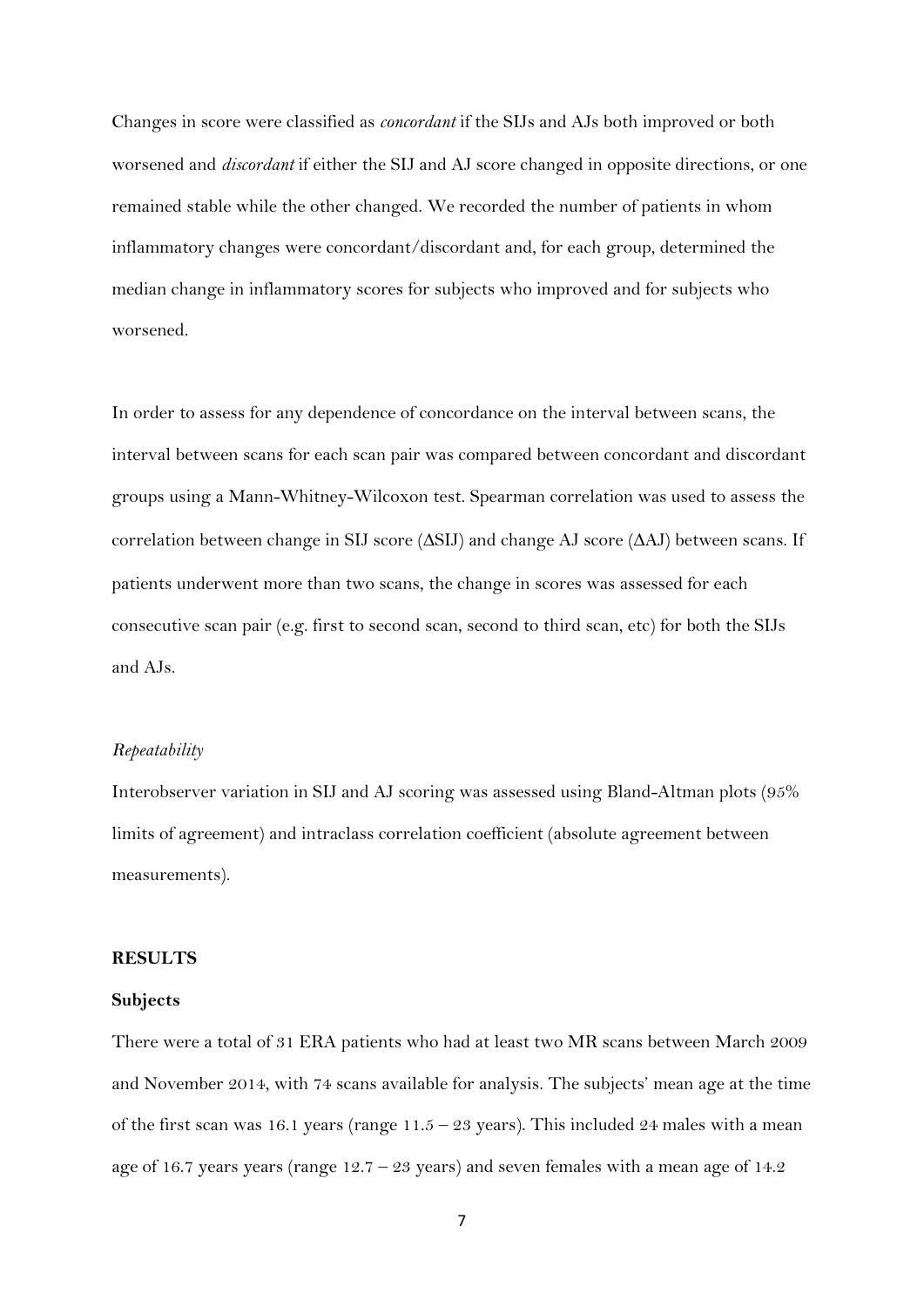years (range  $11.5 - 17.3$  years). All patients had at least two scans, eight patients had three scans and two patients had four scans. This allowed for direct comparison between 43 pairs of scans. The mean interval between the first and the last scan was 1.7 years (range  $0.3 - 5.7$ ) years). The mean interval between successive follow-up scans was 1.3 years (range  $0.3 - 3$ ) years).

The number of patients receiving treatment at each scan is provided in Table 2. Between the initial scans and the first follow-up scan the medication regime was reduced in one patient, fourteen patients remained on the same therapy and fifteen patients required an escalation in therapy. In those patients who had a third scan, five patients remained on the same therapy and four patients required an escalation; in the one patient who had a fourth scan their medication did not change between the third and fourth scans.

#### **SIJ and AJ scores**

On the initial scan, 28 patients (93%) had sacroiliitis and 23 patients (74%) had apophyseal joint inflammation. In 21 patients (68%) there was coexisting sacroiliitis and apophyseal joint inflammation. Two patients (6%) had apophyseal joint inflammation on the initial scan but no sacroiliitis. The most severe sacroiliitis scored 64 points (out of a maximum 72 points) and the most severe apophyseal joint inflammation in the spine scored 24 points (out of a maximum of 28 points). Twenty-six patients (90%) had SIJ erosions on their initial scan.

SIJ inflammation improved in 23 scan pairs (21 patients), with a median score reduction of 10 (range  $1 - 33$ ). SIJ inflammation progressed in 17 scan pairs (15 patients), with a median score increase of 5 (range  $1 - 37$ ). In three scan pairs there was no change in SIJ inflammation.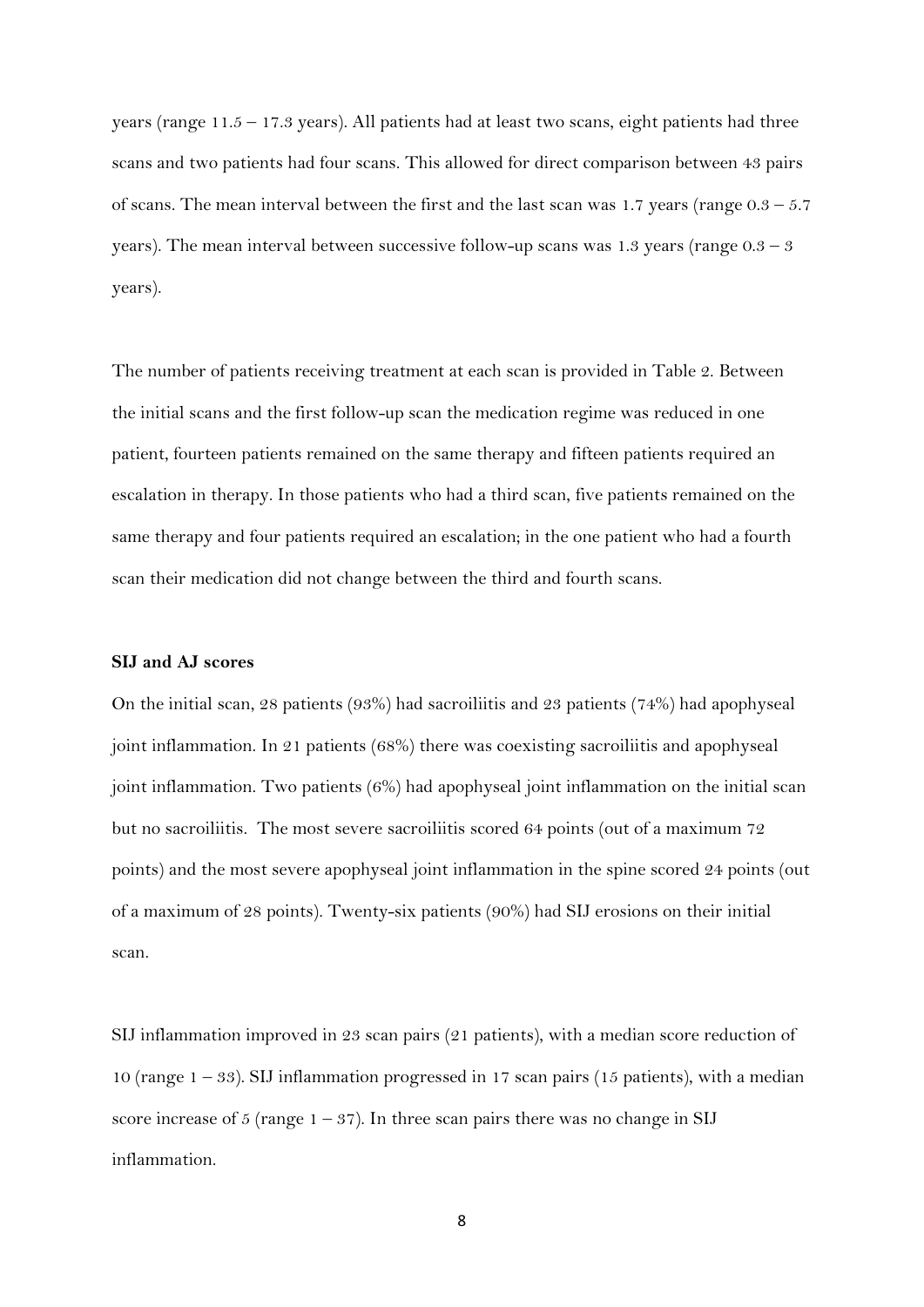AJ inflammation improved in 17 scan pairs (16 patients), with a median score reduction of 3 (range 1 to 6). AJ inflammation progressed in 14 scan pairs (14 patients), with a median score increase of 3 (range 1 - 8). In 12 scan pairs (12 patients) there was no change in AJ inflammation.

### **Assessment of Concordance**

Inflammatory changes were **concordant** (i.e. the inflammation either got worse, remained stable or improved at both sites) in 16/43 scan pairs (37%). An example of a subject's scans showing concordant improvement is shown in Figure 2. Of the concordant scan pairs, inflammation became more severe at both the SIJs and the AJs in six pairs (median increase in inflammation score:  $SIJ +8$ ,  $AJ + 2$ ), remained stable at both joints in two pairs and improved at both sites in eight scan pairs (median decrease in inflammation score: SIJ -16,  $AJ -3$ ).

Inflammatory changes were **discordant** (i.e. changes in inflammation at either the sacroiliac joints or the apophyseal joints did not correspond with the same change at the other joint) in 27/43 scan pairs (63%). An example of a subject's scans showing discordance is shown in Figure 3. Of the discordant scan pairs, inflammation worsened at the SIJs and improved/remained stable at the AJs in 11 pairs (median increase in inflammation score: SIJ +5, AJ -1). Inflammation improved at the SIJs and worsened/remained stable at the AJs in 15 pairs (median increase in inflammation score: SIJ -5,  $AJ + 2$ ). In one scan pair, inflammation remained stable at the SIJs but increased at the AJs  $(AJ + 1)$ .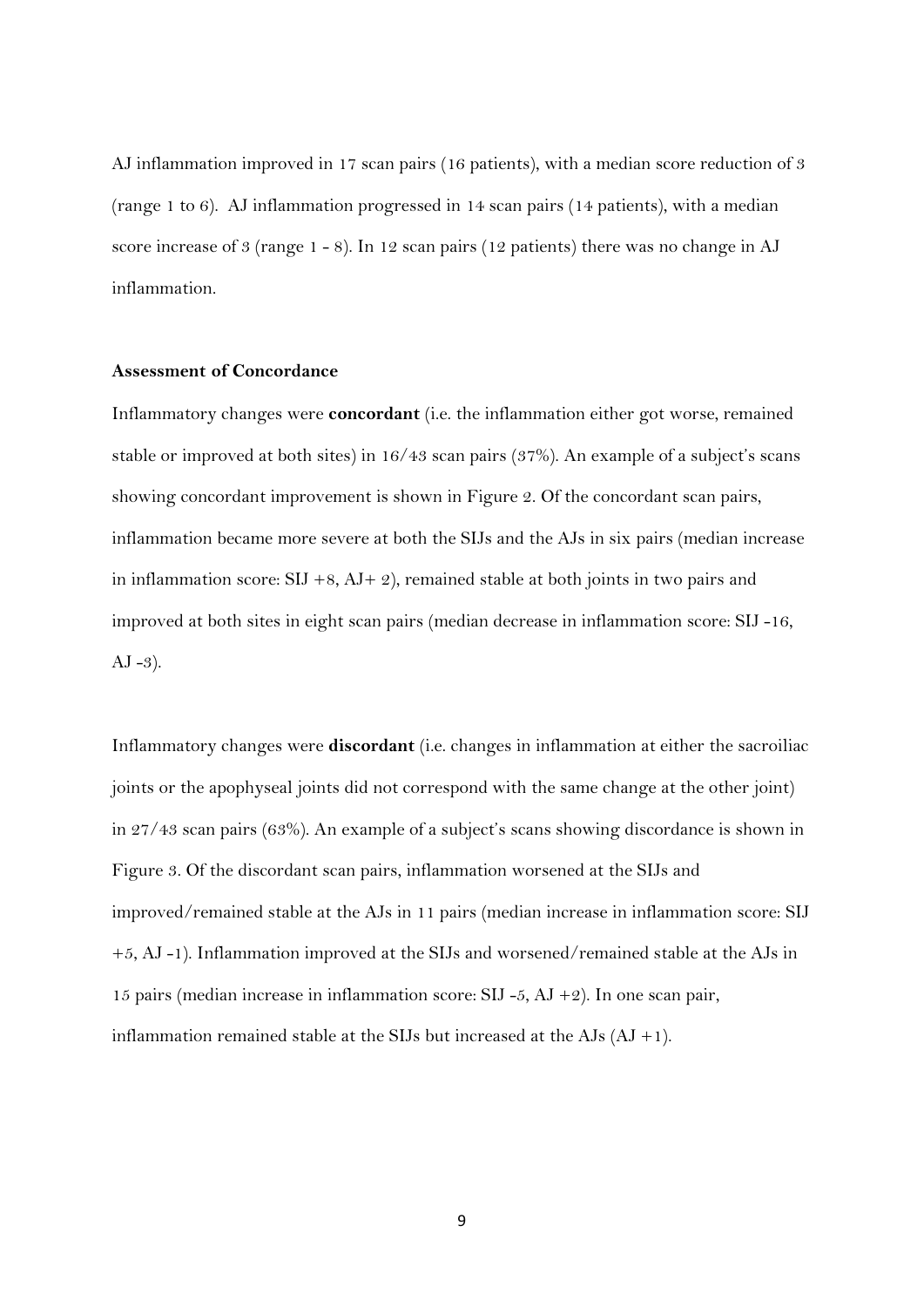The mean interval between scans for each scan pair was 1.23 years for concordant scan pairs and 1.20 years of discordant scan pairs; there was no significant difference between these groups ( $p=0.80$ ).

Details of inflammatory changes in discordant cases are given in Table 3. Concordant and discordant cases are also highlighted in Figure 1, which shows a scatterplot demonstrating the relationship between change in SIJ score  $(\Delta$ SIJ) and change in AJ score  $(\Delta$ AJ). There was no significant correlation between  $\Delta$ SIJ and  $\Delta$ AJ (R=0.14, p=0.37).

#### **Repeatability**

For the SIJ scores, the Bland Altman  $95\%$  limits of agreement for the two observers were  $\pm$ 13 across a range of values from 0 to 66. The intraclass correlation coefficient was 0.90.

For the AJ scores, the Bland Altman 95% limits of agreement for the two observers were  $\pm$ 8.5 across a range of values from 0 to 25. The intraclass correlation coefficient was 0.57.

#### **DISCUSSION**

Inflammation of the lumbar apophyseal joints is a recently-described phenomenon which has been proposed as a potential cause for back pain in patients with enthesitis-related arthritis (10). However, to our knowledge there is no existing literature describing the relationship between AJ and SIJ inflammation over successive scans. The results of this study indicate a surprising degree of discordance between AJ and SIJ inflammation. This suggests that imaging of the sacroiliac joints alone may be insufficient for diagnosis in ERA patients with ongoing back pain, since an absence of SIJ inflammation does not necessarily imply an absence of AJ inflammation. Our data also indicates that apophyseal joint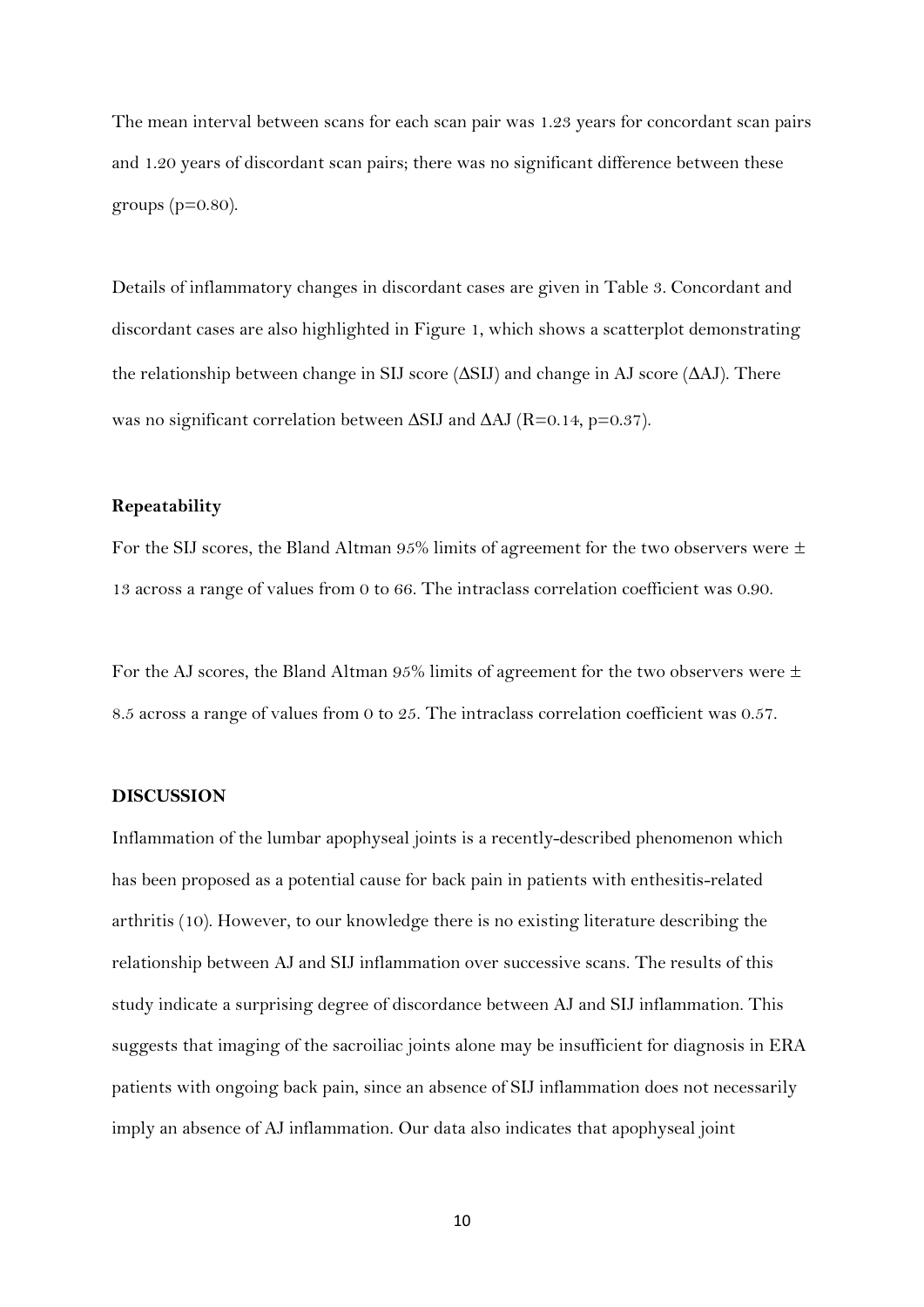inflammation can sometimes precede sacroiliitis, which is consistent with previous studies (18).

Importantly, several authors have recently questioned the need for gadolinium-enhanced scans when imaging young people with lower back pain, arguing that imaging the sacroiliac joints alone is sufficient (19–21). This study reinforces previous suggestions that imaging of the lumbar spine (in addition to the sacroiliac joints) is necessary for complete assessment of young people with lower back pain.

There is an ongoing debate about the pathological mechanisms underlying inflammatory enthesitis, but it is possible that the discordance between AJ and SIJ scores may arise because the pathological processes underlying inflammation at these sites are different (12). Interestingly, a recent inception cohort study has suggested that enthesitis often persists after treatment in ERA, even in patients who have no active joints (as determined by clinical assessment) (22).

Previous studies (10) have suggested that contrast-enhanced images are more sensitive than STIR images for the detection of synovitis. For this reason, we based our scoring on the T1 sagittal contrast-enhanced images. We employed a weighted scoring system of 0.5, 1 and 2 for the three grades of inflammation, thereby giving greater importance to the presence of bone marrow oedema, which is known to be strongly associated with symptoms (23). Grade 1 inflammation is, by definition, confined to the joint capsule and therefore arguably reflects only a small inflammatory burden. However, there is clearly scope for further research to determine the clinical significance of different grades of AJ inflammation.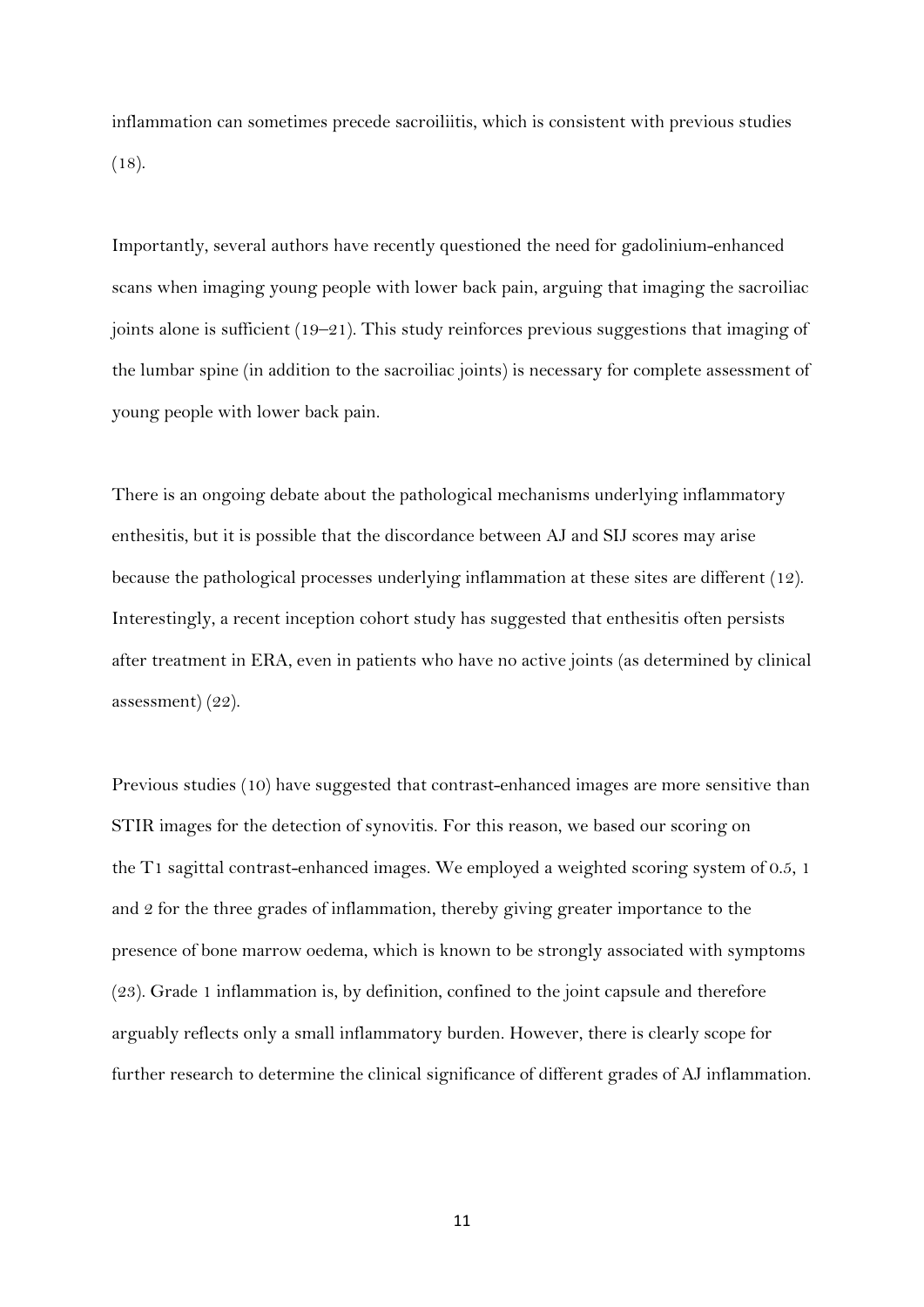In general, the medication requirements of the patients in our cohort increased over the duration of our study. This is consistent with existing data describing the natural history of ERA and disease progression (24). Compared to other sub-groups of JIA, ERA is associated with worse function, quality of life, and pain (25) as well as a smaller likelihood of attaining inactive disease 1 year after treatment initiation (26).

We found that erosions of the SIJs were common in our patients and were present in 81% (25/31) of cases on the initial scan. Other authors studying ankylosing spondylitis suggest that erosions should be given more attention in quantitative MRI assessment scores of SI joints (27). They conclude that erosions, not bone marrow oedema or contrast enhancement, are the most disease-specific measurable imaging finding in sacroiliac joints.

There are some limitations in our study. Although the mean scan interval was 12 months, there was considerable variation. This is an inherent problem when studying an adolescent population. Routinely, these patients are scanned at 6-12 month intervals as part of their normal follow-up. However, appointments were invariably missed, cancelled or rescheduled to allow for events such as school examinations. Specialist nurses maintained contact with patients between outpatient appointments and if symptoms progressed patients were scanned earlier than the standard interval time. The patient numbers in this study are modest, although ERA is an uncommon subtype affecting 2-10% of all children with JIA [which has an overall prevalence in the UK of 1-2 per 1,000 children  $(28,29)$ ]. Therefore, this study does represent a sizable population and is comparable to other studies. It would also be of interest to correlate measures of inflammatory back pain and function to MRI changes within the SIJ and AJ to ascertain which of these sites is most associated to pain and functional compromise.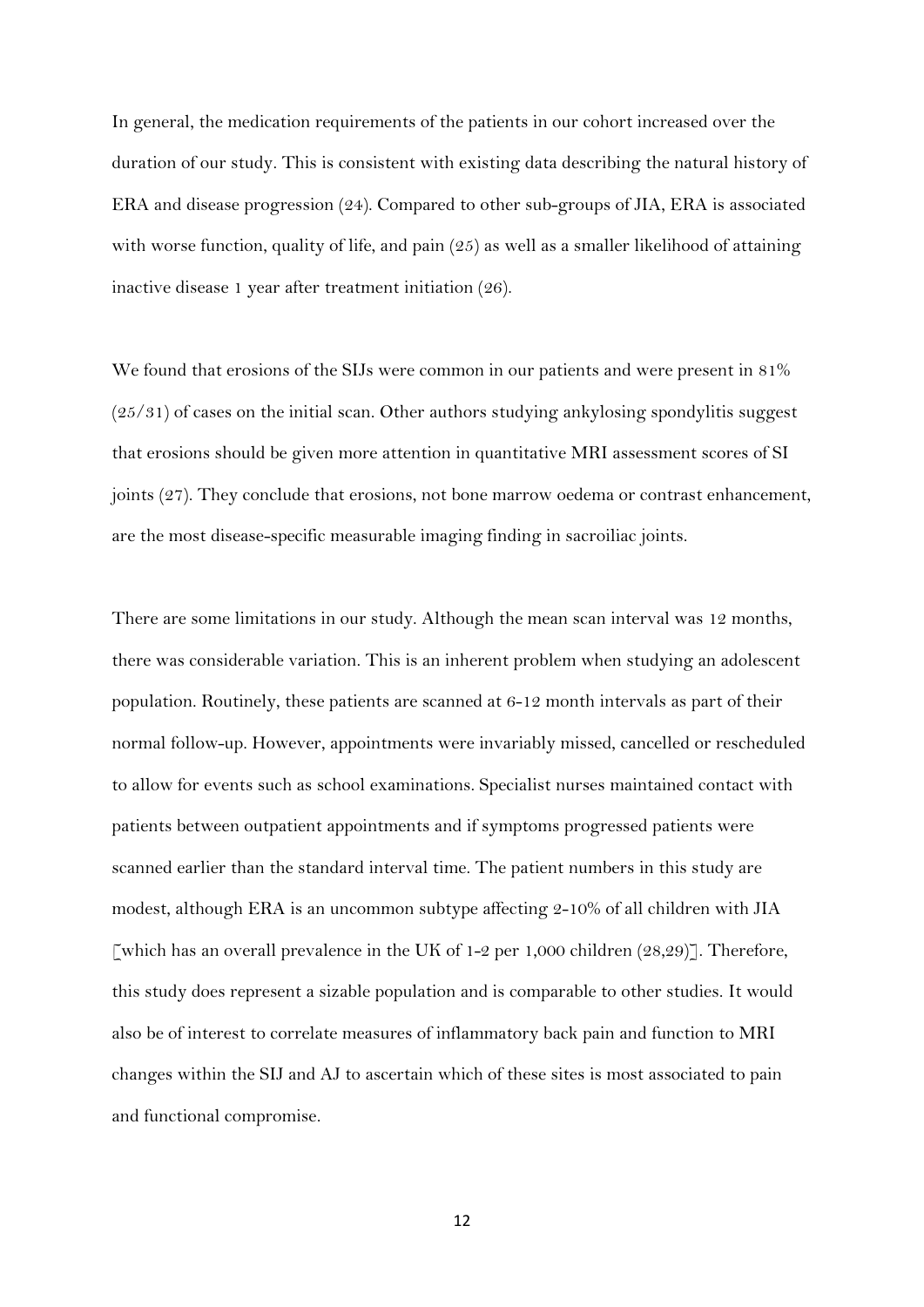A further limitation of this work is that there is there is scope for improvement in terms of interobserver variation, particularly when scoring AJ inflammation. Descriptions of AJ inflammation have emerged relatively recently, and more work is required to increase the repeatability of this score. It is possible that scoring only 'definite' inflamed joints may improve this.

In this study we have shown that in patients with ERA, sacroiliitis and apophyseal joint inflammation can change independently and consequently back pain could be due to the persistence of one site of inflammation even though the other is responding to therapy. Full assessment of back pain in ERA should include imaging of both the sacroiliac joints and the spine with post-contrast imaging of the apophyseal joints.

#### **REFERENCES**

- 1. Petty RE, Southwood TR, Manners P, Baum J, Glass DN, Goldenberg J, et al. International League of Associations for Rheumatology classification of juvenile idiopathic arthritis: second revision, Edmonton, 2001. J Rheumatol. 2004;31:390–2.
- 2. Weiss PF, Klink AJ, Behrens EM, Sherry DD, Finkel TH, Feudtner C, et al. Enthesitis in an inception cohort of enthesitis-related arthritis. Arthritis Care Res (Hoboken). 2011;63(9):1307–12.
- 3. Weiss PF. Diagnosis and treatment of enthesitis-related arthritis. Adolesc Health Med Ther. 2012;2012(3):67–74.
- 4. Flatø B, Hoffmann-Vold A-M, Reiff A, Førre Ø, Lien G, Vinje O. Long-term outcome and prognostic factors in enthesitis-related arthritis: a case-control study. Arthritis Rheum. 2006;54:3573–82.
- 5. Weiss, PF, Klink, AH, Behrens, EM et al. Prevalnce of enthesitis in pediatric patients with Enthesitis-Related Arthritis. Arthritis Rheum. 2010;62(10):S98–9.
- 6. Rachlis AC, Babyn PS, Lobo-Mueller E, Benseler SM, Stimec J, Anderson M, et al. Whole body Magnetic Resonance Imaging in Juvenile Spondyloarthritis: Will it Provide Vital Information Compared to Clinical Exam Alone?[abstract]. Arthritis Rheum. 2011;63 Suppl 1:749.
- 7. Maksymowych WP, Dougados M, van der Heijde D, Sieper J, Braun J, Citera G, et al. Clinical and MRI responses to etanercept in early non-radiographic axial spondyloarthritis: 48-week results from the EMBARK study. Ann Rheum Dis. 2015;annrheumdis – 2015–207596.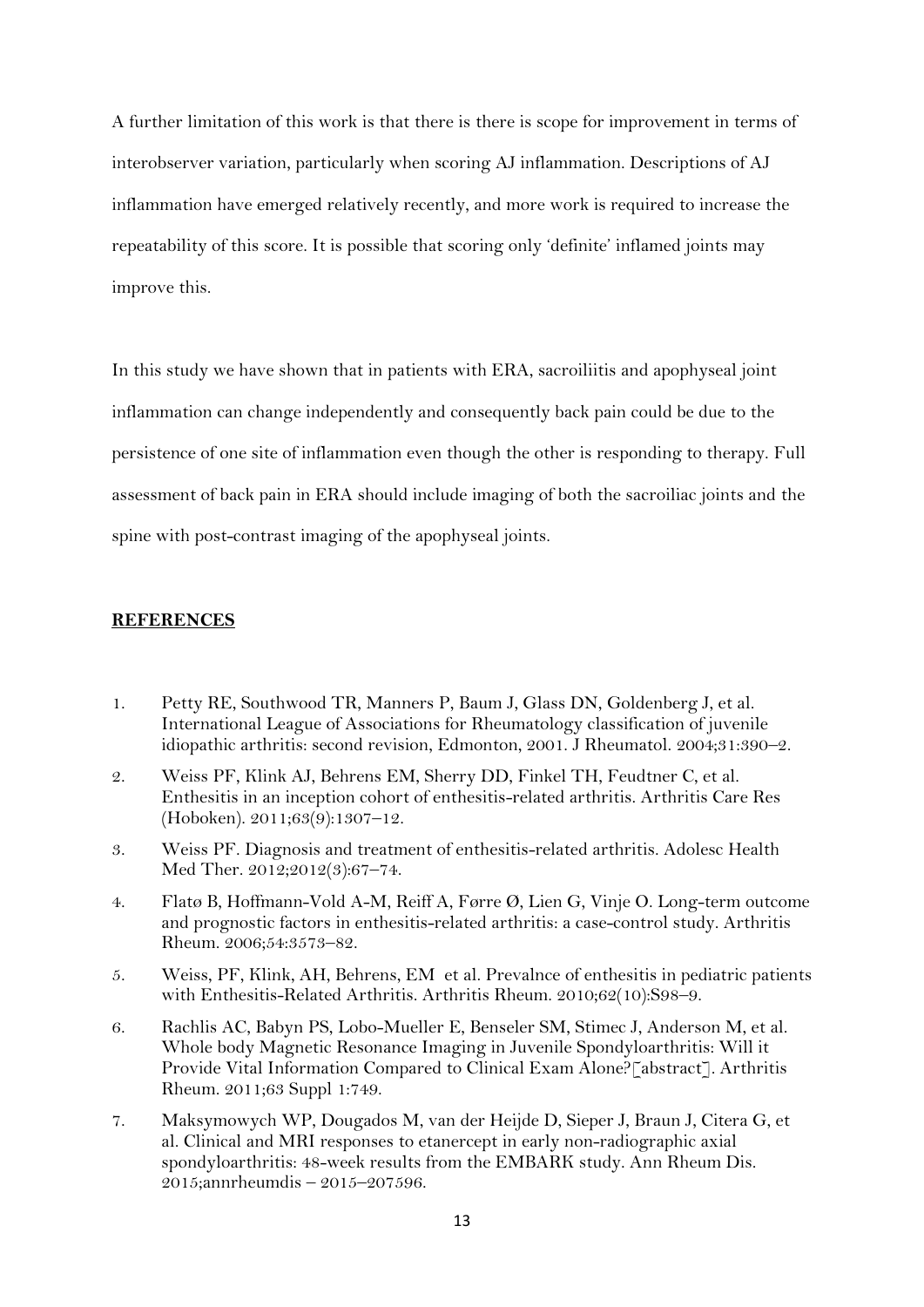- 8. Rudwaleit M, Jurik a G, Hermann K-G a, Landewé R, van der Heijde D, Baraliakos X, et al. Defining active sacroiliitis on magnetic resonance imaging (MRI) for classification of axial spondyloarthritis: a consensual approach by the ASAS/OMERACT MRI group. Ann Rheum Dis. 2009;68(10):1520–7.
- 9. Fisher, C, Ioannou, Y, Hall-Craggs, MA, Sen D. Enthesitis Related Arthritis; a New Era of Understanding. Ann Paediatr Rheumatol. 2012;1(8-16).
- 10. Vendhan K, Sen D, Fisher C, Ioannou Y, Hall-Craggs M a. Inflammatory changes of the lumbar spine in children and adolescents with enthesitis-related arthritis: magnetic resonance imaging findings. Arthritis Care Res (Hoboken). 2014;66(1):40– 6.
- 11. Bray TP, Vendhan K, Fisher C, Sen D, Ioannou Y, Hall-Craggs MA. Low back pain in adolescent inflammatory arthritis can be due to lumbar spine apophyseal joint inflammation and this requires contrast enhancement for adequate assessment. Comment on the article by Weiss et al. Arthritis Rheumatol.  $2015;68(1)(263):n/a$ n/a.
- 12. Miceli-Richard C. Enthesitis: The clue to the pathogenesis of spondyloarthritis? Joint Bone Spine. 2015;
- 13. Ball J. Enthesopathy of rheumatoid and ankylosing spondylitis. Ann Rheum Dis. 1971;30:213–23.
- 14. Lories RJU, Luyten FP, de Vlam K. Progress in spondylarthritis. Mechanisms of new bone formation in spondyloarthritis. Arthritis Res Ther. 2009;11:221.
- 15. Machado, P, Landewe, R, Braun, J, Hermann, K-GA, Baker, D, van der Heijde D. Both structural damage and inflammation of the spine contribute to impairment of spinal mobility in patients with ankylosing spondylitis. Ann Rheum Dis. 2010;69:1465–70.
- 16. Vosse D, Landewé R, van der Heijde D, van der Linden S, van Staa T-P, Geusens P. Ankylosing spondylitis and the risk of fracture: results from a large primary carebased nested case-control study. Ann Rheum Dis. 2009;68(12):1839–42.
- 17. Maksymowych WP, Inman RD, Salonen D, Dhillon SS, Williams M, Stone M, et al. Spondyloarthritis Research Consortium of Canada magnetic resonance imaging index for assessment of sacroiliac joint inflammation in ankylosing spondylitis. Arthritis Care Res. 2005;53:703–9.
- 18. Stoll ML, Bhore R, Dempsey-Robertson M, Punaro M. Spondyloarthritis in a pediatric population: risk factors for sacroiliitis. J Rheumatol. 2010;37:2402–8.
- 19. Weiss PF, Xiao R, Biko DM, Johnson AM, Chauvin NA. Detection of inflammatory sacroiliitis in children with magnetic resonance imaging: Is gadolinium contrast enhancement necessary? Arthritis Rheumatol. 2015;67(8):2250–6.
- 20. Bray TP, Vendhan K, Fisher C, Sen D, Ioannou Y, Hall-Craggs MA. Low back pain in adolescent inflammatory arthritis can be due to lumbar spine apophyseal joint inflammation and this requires contrast enhancement for adequate assessment. Comment on the article by Weiss et al. Arthritis Rheumatol. 2015 Sep 1;n/a – n/a.
- 21. Weiss, PF, Vossogh, A, Chauvin N. Reply. Arthritis Rheumatol. 2016;68(1):263–4.
- 22. Oen K, Duffy CM, Tse SM, Ramsey S, Ellsworth J, Chedeville G, et al. Early outcomes and improvement of patients with juvenile idiopathic arthritis enrolled in a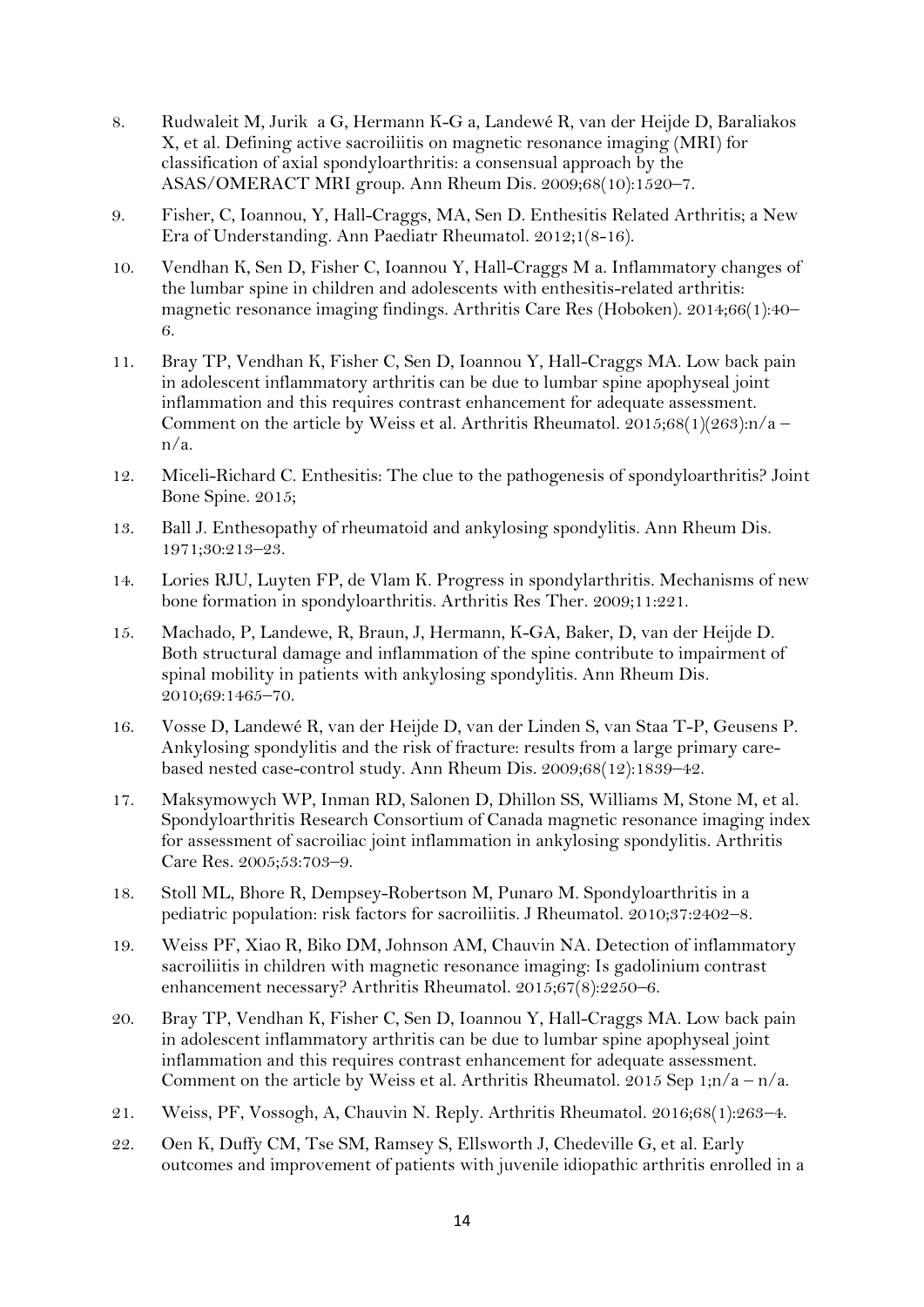Canadian multicenter inception cohort. Arthritis Care Res (Hoboken). 2010;62(4):527–36.

- 23. Flato B, Aasland A, Vinje O, Forre O. Outcome and predictive factors in juvenile rheumatoid arthritis and juvenile spondyloarthropathy. JRheumatol. 1998;25(0315- 162X (Print)):366–75.
- 24. Fisher, C, Ioannou, Y, Hall-Craggs MA SD. Enthesitis-Related Arhritis; a new Era of Understanding. Ann Paediatr Rheum. 2012;1(1):8–16.
- 25. Weiss PF Schanberg L, Kimura Y, Colbert RA, CARRAnet investigators BT. Enthesitis is a significant predictor of decreased quality of life, function, and arthritisspecific pain across juvenile idiopathic arthritis (JIA) categories: Preliminary analyses from the CARRAnet registry. ACR/ARHP Annual Scientific Meeting. 2011. p. 280.
- 26. Donnithorne KJ, Cron RQ, Beukelman T. Attainment of inactive disease status following initiation of  $TNF-\alpha$  inhibitor therapy for juvenile idiopathic arthritis: Enthesitis-related arthritis predicts persistent active disease. J Rheumatol. 2011;38(12):2675–81.
- 27. Wick MC, Weiss RJ, Jaschke W, Klauser AS. Erosions are the most relevant magnetic resonance imaging features in quantification of sacroiliac joints in ankylosing spondylitis. J Rheumatol. 2010;37:622–7.
- 28. Adib N, Silman a, Thomson W. Outcome following onset of juvenile idiopathic inflammatory arthritis: I. frequency of different outcomes. Rheumatology (Oxford). 2005;44(8):995–1001.
- 29. Oen K, Malleson PN, Cabral D a, Rosenberg AM, Petty RE, Cheang M. Disease course and outcome of juvenile rheumatoid arthritis in a multicenter cohort. J Rheumatol. 2002;29(9):1989–99.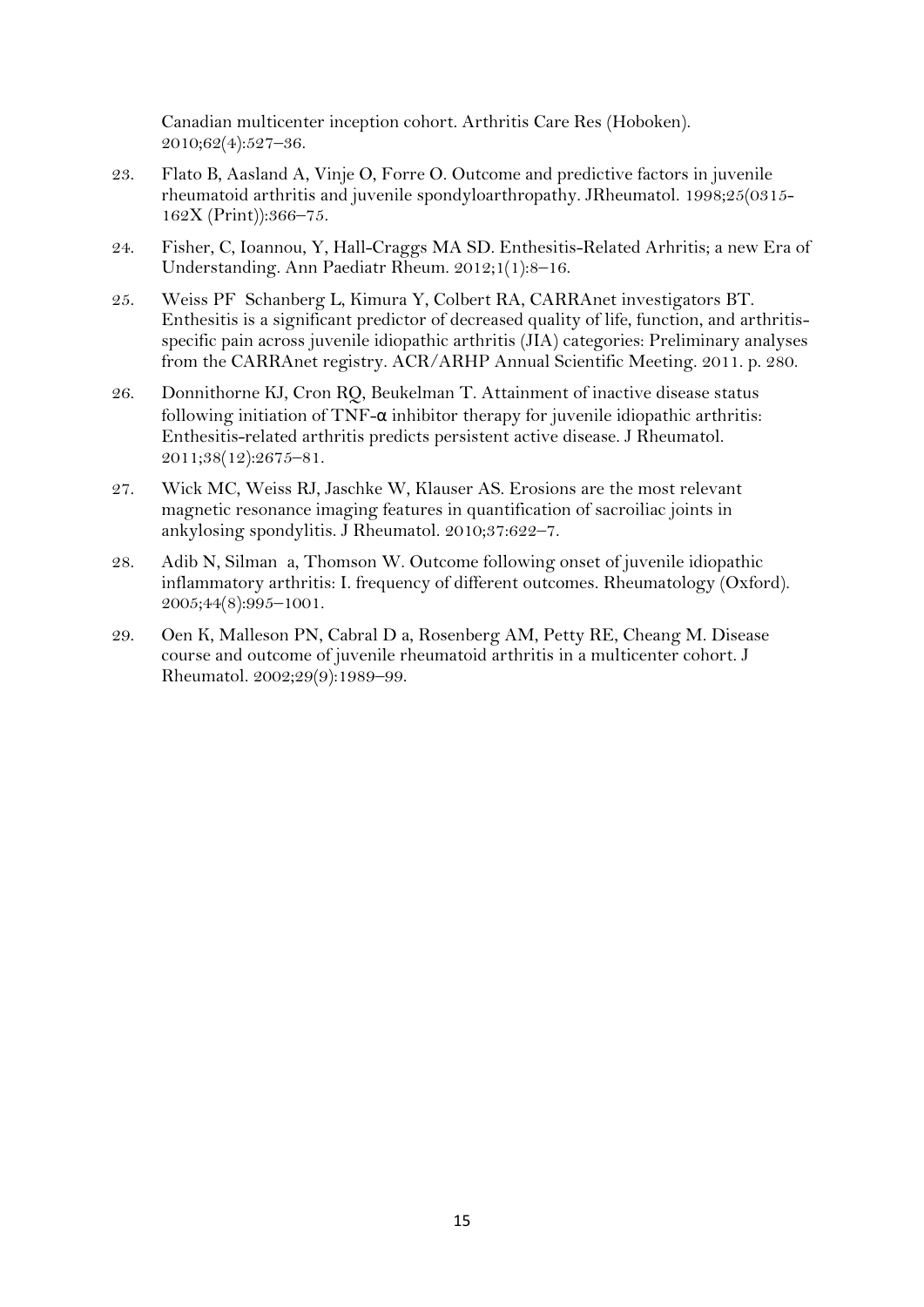# **Tables**

# **Table 1: Scan parameters.**

| Sacroiliac joints                                                                                                         |          |                                                                                         |  |  |
|---------------------------------------------------------------------------------------------------------------------------|----------|-----------------------------------------------------------------------------------------|--|--|
| Sequence                                                                                                                  | Plane    | <b>Parameters</b>                                                                       |  |  |
| T1-weighted TSE                                                                                                           | Coronal  | TR/TE 610/11ms, slices 15, slice thickness 4mm, FOV 200mm, matrix size 256 x 256,       |  |  |
|                                                                                                                           |          | ETL 7, series time 3 minutes.                                                           |  |  |
| T1-weighted TSE                                                                                                           | Axial    | TR/TE 475/11ms, slices 15, slice thickness 5mm, FOV 200mm, matrix size 256 x 256,       |  |  |
|                                                                                                                           |          | ETL 7, series time 5 minutes.                                                           |  |  |
| <b>TIRM</b>                                                                                                               | Axial    | TR/TE 6070/83ms, inversion time 150ms, flip angle 150°, slices 15, slice thickness 5mm, |  |  |
|                                                                                                                           |          | FOV 200mm, matrix sixe 256 x 256, ETL 13, series time 5 minutes.                        |  |  |
| <b>TIRM</b>                                                                                                               | Coronal  | TR/TE 4340/83ms, inversion time 150ms, flip angle 150°, slices 15, slice thickness 4mm, |  |  |
|                                                                                                                           |          | FOV 200mm, matrix size 256 x 256, ETL 13, series time 8 minutes.                        |  |  |
| Post-contrast T1-                                                                                                         | Axial    | TR/TE 619/11ms, slices 15, slice thickness 5mm, FOV 200mm, matrix size 256 x 256        |  |  |
| weighted TSE                                                                                                              |          | ETL 7, series time 5 minutes.                                                           |  |  |
| with fat saturation                                                                                                       |          |                                                                                         |  |  |
| Post-contrast T1-                                                                                                         | Coronal  | T1 TSE fat sat coronal - TR/TE 795/11ms, slices 15, slice thickness 4mm, FOV 200mm,     |  |  |
| weighted TSE                                                                                                              |          | matrix size 256 x 256, ETL 7, series time 3 minutes.                                    |  |  |
| with fat saturation                                                                                                       |          |                                                                                         |  |  |
|                                                                                                                           |          | Lumbar spine                                                                            |  |  |
| Sequence                                                                                                                  | Plane    | Parameters                                                                              |  |  |
|                                                                                                                           |          |                                                                                         |  |  |
| T1-weighted TSE                                                                                                           | Sagittal | TR/TE 400/10ms, slice thickness 4mm, slices 15, FOV 300mm, matrix size 512 x 512,       |  |  |
|                                                                                                                           |          | ETL 7, series time 4 minutes.                                                           |  |  |
| <b>TIRM</b>                                                                                                               | Sagittal | TR/TE 4000/74ms, inversion time 150ms, slice thickness 4mm, slices 15, flip angle 150°, |  |  |
|                                                                                                                           |          | FOV 300mm, matrix size 256 x 256, ETL 13, series time 4 minutes.                        |  |  |
| Post-contrast T1-                                                                                                         | Sagittal | TR/TE 510/10ms, slice thickness 4mm, slices 15, matrix size 512 x 512, ETL 7, series    |  |  |
| weighted TSE                                                                                                              |          | time 4 minutes.                                                                         |  |  |
| with fat saturation                                                                                                       |          |                                                                                         |  |  |
| TIRM, turbo inversion recovery magnitude; TR, repetition time; TE, echo time; FOV, field of view; TSE, turbo spin echo;   |          |                                                                                         |  |  |
| ETL, echo train length. Series times represent the total interval between each series being acquired inclusive of imaging |          |                                                                                         |  |  |
| reconstruction time and time for contrast administration.                                                                 |          |                                                                                         |  |  |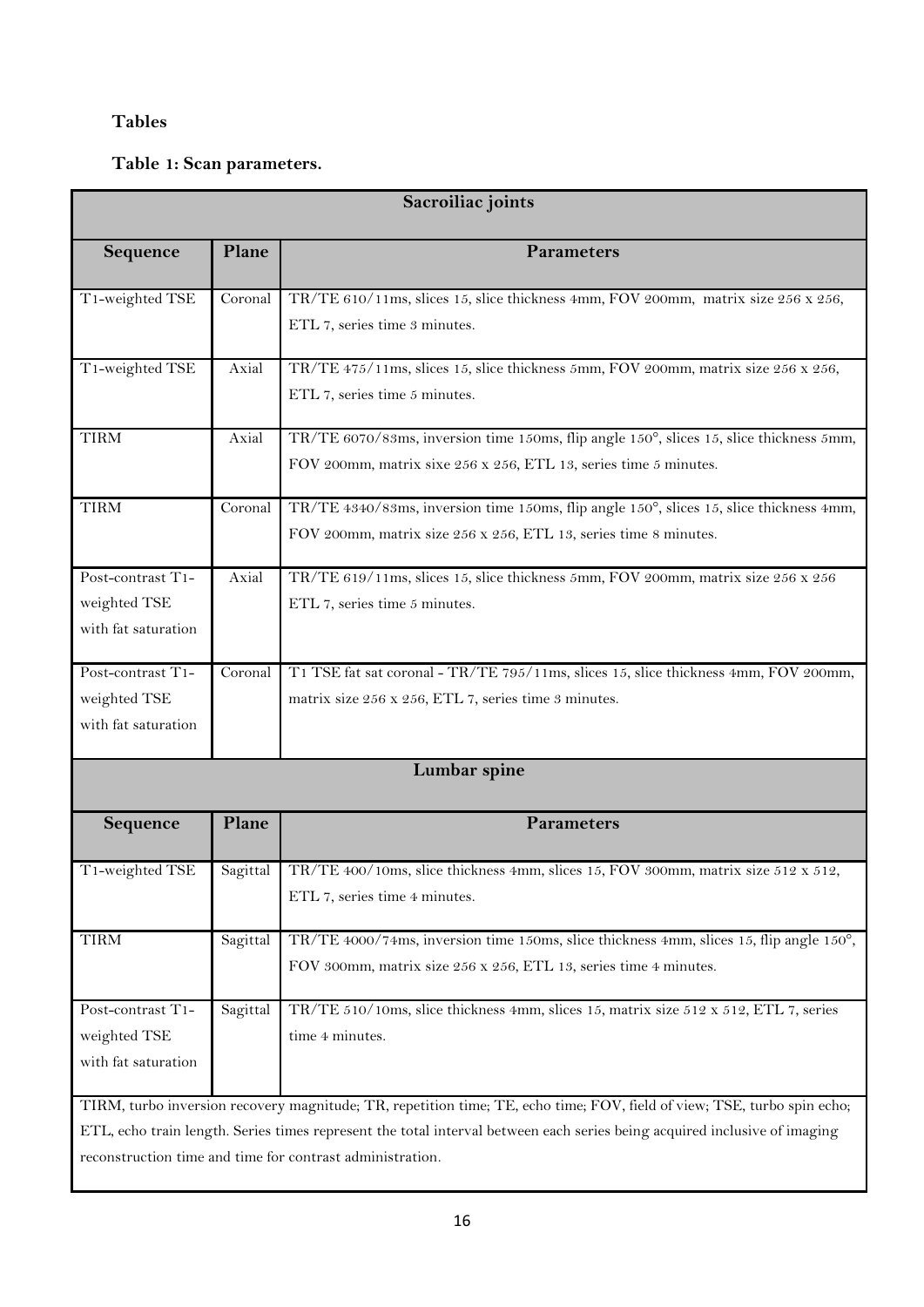**Table 2: Medication information.** The number of patients receiving disease-modifying anti rheumatic drugs (DMARDs), tumour necrosis factor inhibitors (TNFi), non-steroidal anti-inflammatory (NSAIDs) and oral steroids are recorded for each successive scan**.**

|                               | Scan 1         | Scan 2        | Scan 3         | Scan 4           |
|-------------------------------|----------------|---------------|----------------|------------------|
| <b>DMARD</b>                  | 12             |               | $\overline{4}$ | $\mathcal{Q}$    |
|                               |                | 20            |                |                  |
| <b>TNFi</b>                   | $\overline{4}$ | 9             | 6              | $\mathcal{Q}$    |
| <b>NSAID</b>                  | 9              | $\mathcal{Q}$ | $\Omega$       |                  |
| Oral steroid                  | 1              |               | $\Omega$       |                  |
| <b>Patients on medication</b> | 26             | 26            | 8              | $\boldsymbol{Q}$ |
| No medication                 | $\mathbf{5}$   | $\mathbf{5}$  | $\Omega$       |                  |

## **Table 3: Discordant Cases**

# **a)** SIJ inflammatory scores improving vs. apophyseal joint scores worsening

Scans are 1st scan vs. 2nd scan unless otherwise stated

| <b>Patient Number</b> | Sacroiliac Joint<br><b>Mean Scores</b> | $\Delta$ SIJ | <b>Apophyseal Joints</b><br><b>Mean Scores</b> | $\Delta$ AJ |
|-----------------------|----------------------------------------|--------------|------------------------------------------------|-------------|
| 6                     | 14 to 12                               | $-2$         | 6 to 13                                        | $+7$        |
|                       | 41 to 27                               | $-14$        | $0 \text{ to } 3$                              | $+3$        |
| 13                    | $4$ to $2$                             | $-2$         | 1 to $4$                                       | $+2$        |
| 15                    | $52$ to $25$                           | $-27$        | $0$ to $1$                                     | $+1$        |
| 18                    | 50 to 17                               | $-33$        | 16 to $24$                                     | $+8$        |
| 25                    | $27$ to $25$                           | $-2$         | $0$ to $4$                                     | $+4$        |
| 29                    | $5 \text{ to } 0$                      | $-5$         | $1 \text{ to } 4$                              | $+3$        |

**b**) SIJ inflammatory scores worsening vs. apophyseal joint scores improving

| <b>Patient Number</b> | Sacroiliac Joint<br><b>Mean Scores</b> | $\Delta$ SIJ | <b>Apophyseal Joints</b><br><b>Mean Scores</b> | $\Delta$ AJ |
|-----------------------|----------------------------------------|--------------|------------------------------------------------|-------------|
| 3                     | $0$ to $1$                             |              | $8 \text{ to } 4$                              |             |
|                       | $27$ to 64                             | $+37$        | $2$ to 1                                       |             |
|                       | $25$ to $41$                           | $+16$        | $1 \text{ to } 0$                              | -           |
| $6^{\circ}$           | $12 \text{ to } 27$                    | $+13$        | 13 to 10                                       | -3          |
| 63                    | 27 to 32                               | $+5$         | 10 to $6$                                      |             |